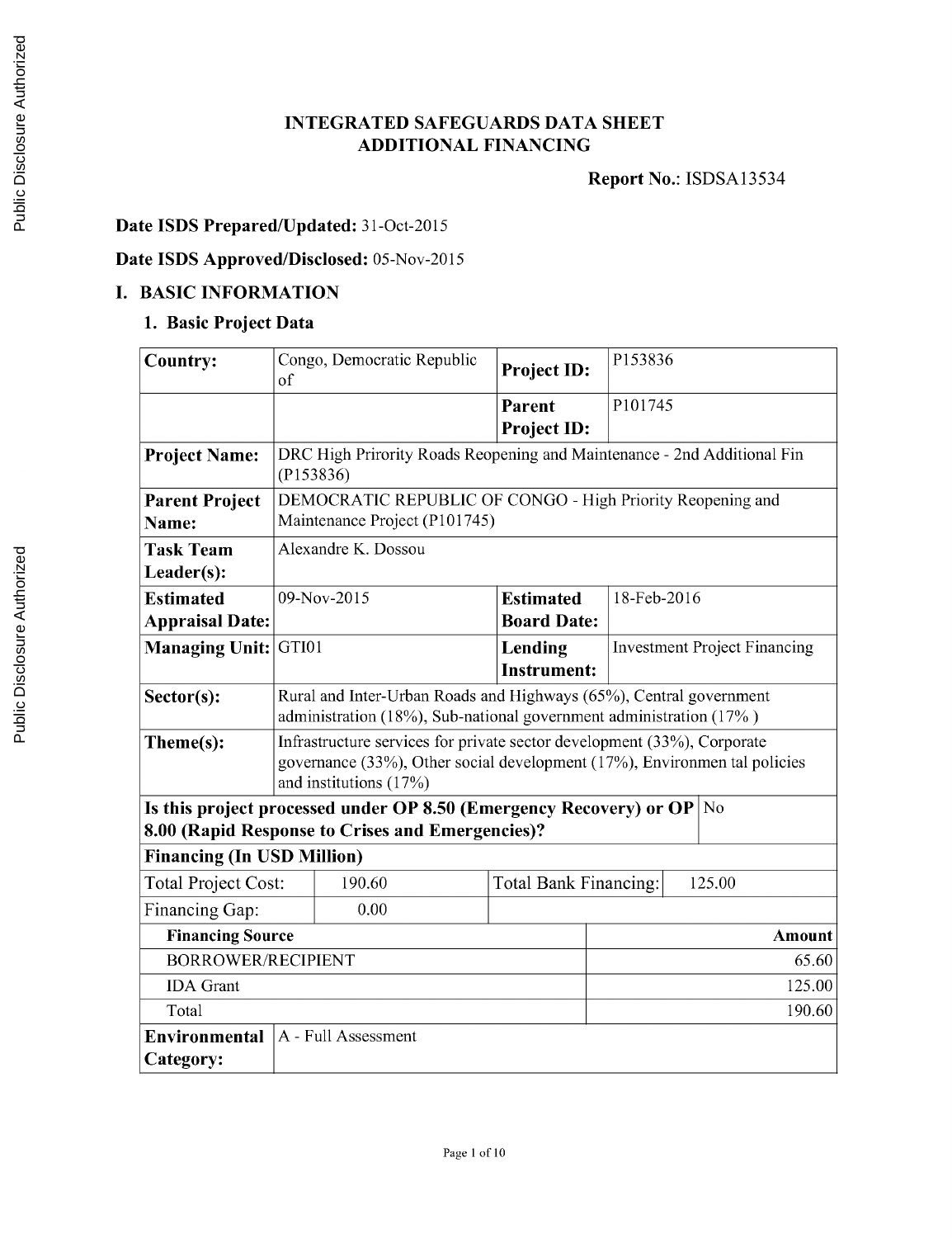| Is this a        | No |
|------------------|----|
| Repeater         |    |
| $ $ project? $ $ |    |

### **2. Project Development Objective(s)**

#### **A. Original Project Development Objectives - Parent**

The proposed project#s development objective is to re-establish lasting access between provincial capitals and districts andterritories in three provinces in a way that is sustainable for people and the natural environment in the area of influence of theoperation.

#### B. **Current Project Development Objectives - Parent**

The objective is to re-establish lasting access between provincial capitals and districts and territories in four provinces (Province Orientale, Katanga, Sud Kivu, and Equateur) in a way that is sustainable for people and the natural environment in the area of influence of the project.

#### **C. Proposed Project Development Objectives - Additional Financing (AF)**

### **3. Project Description**

As for the initial Project and the **AFl,** the Pro-routes **AF2** comprises four components:

Component 1 will help reestablish land connection between the provinces of Sud and Nord Kivu and within the Orientale Province. This component will focus on the rehabilitation works, for an estimated cost of about **US\$59.5** million, of the road sections: (i) Komanda **-** Bunia **-** Mahagi (Uganda border) to complement the ongoing output-based management and maintenance contract on the Kisangani **-** Niania **-** Komanda **-** Beni section; (ii) Beni **-** Kasindi (Uganda border) to ensure an adequate level of service on that road would be consistent with its regional traffic through Uganda; (iii) Bukavu **-** Goma linking Nord and Sud Kivu provinces **by** an all season passable road, and; (iv) Bukavu **-** Homi **-** Walikale to complement the sections Walikale **-** Lubutu **-** Kisangani allowing direct accessibility between Bukavu in Sud Kivu and Kisangani in province Orientale avoiding a long trip from Bukavu to Kisangani via Beni **-** Komanda and; (v) Dulia **-** Bondo road section, thanks to the funding of the financing gap deriving from the cost overrun from the initial financing.

Under a contribution from the GovDRC, through the Road Maintenance Funds (RMF), **AF2** will also ensure, included in component **1,** the continuation of the maintenance works on the already reopened **2,732** km of high-priority road network under the initial project and its **AFI,** for an estimated cost of *US\$65.6* million

Component 2 includes, as for the initial grant and **AF 1,** all activities related to capacity building, institutional strengthening, and project implementation. This additional institutional support will mainly cover the finalization of the road sector strategy, the strengthening of the **CI** (Unit in charge of project implementation) taking into account the provision of technical assistance to enhance the capacity of the **CI,** the fees and operating costs of the **CI** and the support program to develop the construction industry in the road sector.

Component **3** covers environmental and social protection activities. This component will have the same activities as for the initial project and **AFI** but related to the new road sections and the Environmental and Social Consultative Panel will continue its two missions per year to oversee the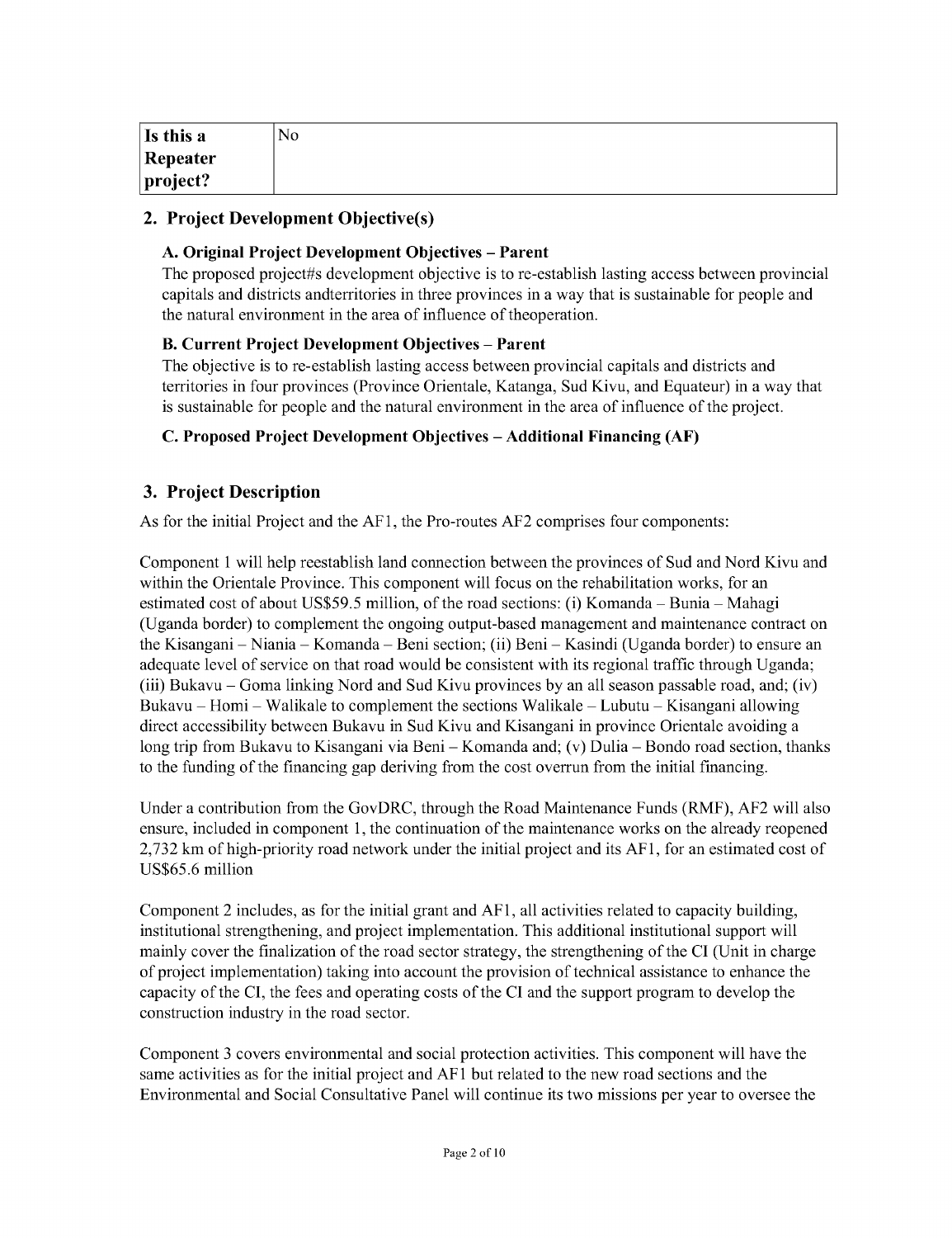global implementation and functioning of the institutional arrangement in place for this component.

Component 4 covers monitoring and evaluation including the development of a road data collection system and the environmental and social program as per the initial project and **AFl.** Socio-economic impact evaluation will be conducted, twice during the implementation period of the **AF2.**

## **4. Project location and salient physical characteristics relevant to the safeguard analysis (if known)**

These characteristics are as follow:

\* RN2: Bukavu **-** Goma (about **150** km) is located in Sud and Nord Kivu Provinces close to Lake Kivu. It crosses mountain forests and areas populated **by** IP Batwa <<Impunyu **>>;**

RN3: Bukavu – Homi - Walikale (about 200 km) is also located in the same Provinces. It also crosses mountain forests, including the Kahuzi-Biega National Park (KBNP), for about 20 km, and areas populated **by** Indigenous People Batwa <<Impunyu>>;

\* RN4: Beni **-** Kasindi (Uganda border) (about **80** km) is located in the Nord Kivu Province. It crosses the Virunga National Park (ViNP) for about **10** km and runs along it for the remaining distance. Indigenous People Mbuti Asua lives in these areas. This section is especially challenging because it is the main export route of timber, mostly illegally exploited, to Uganda.

\* **RN27:** Komanda **-** Bunia **-** Mahagi (Uganda border) (about **300** km) is entirely located in Orientale Province. It crosses areas populated **by** Indigenous People Mbuti (Efe), but not any protected area.

## **5. Environmental and Social Safeguards Specialists**

Antoine V. Lema (GSURR)

| <b>6. Safeguard Policies</b> | Triggered? | <b>Explanation (Optional)</b>                            |
|------------------------------|------------|----------------------------------------------------------|
| Environmental                | Yes        | The parent project was rated EA category A. An           |
| Assessment OP/BP 4.01        |            | <b>Environmental and Social Management Framework</b>     |
|                              |            | (ESMF) was prepared and disclosed in September 2007.     |
|                              |            | The same ESMF has been re-disclosed in 2011 under the    |
|                              |            | first Additional Financing. Since then, ten (10)         |
|                              |            | Environmental and Social Impacts Assessments (ESIAs)     |
|                              |            | have been prepared, reviewed, and disclosed. Additional  |
|                              |            | other environmental studies such as Preliminary          |
|                              |            | assessment of support to Congolese Institute for Nature  |
|                              |            | Conservation (Institut Congolais pour la Conservation de |
|                              |            | la Nature $-ICCN$ ) concerning the participatory         |
|                              |            | management of protected areas and a strategy and action  |
|                              |            | plans on Forestry protection and commercial bush meat    |
|                              |            | control have also been prepared, disclosed, and          |
|                              |            | implemented.                                             |
|                              |            | This second Additional Financing aims to fund the        |
|                              |            | rehabilitation of four main road sections. The road      |
|                              |            | sections (i) Komanda - Bunia - Mahagi (Uganda border)    |
|                              |            | (about 300 km); and (ii) Beni - Kasindi (Uganda border)  |
|                              |            | (about 100 km) for which two Environmental and Social    |
|                              |            | Impact Assessments (ESIAs) have been prepared and        |
|                              |            | transmitted to the World Bank for its review and         |
|                              |            |                                                          |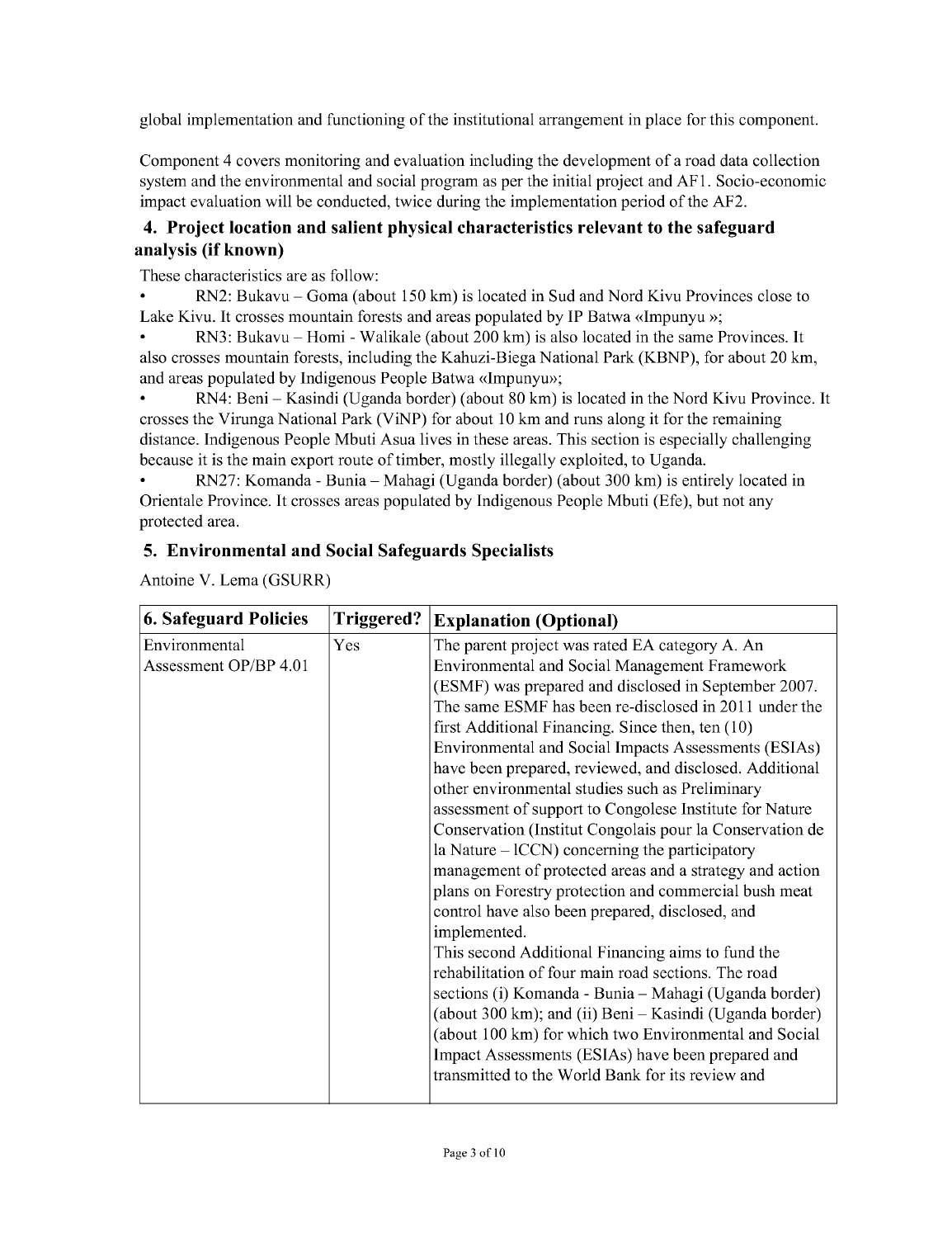|                                           |     | approval, are planned for rehabilitation during the first<br>year of the project implementation. For the remaining two<br>other roads, Bukavu - Goma (about 150 km) and Bukavu<br>- Homi - Walikale (about 200 km) which will be<br>rehabilitated later on, once their ESIAs have been<br>completed, approved by the Bank and disclosed in<br>country and at InfoShop, the existing ESMF has been<br>accordingly updated to cover their area of influence. This<br>updated ESMF has also been approved by the Bank and<br>disclosed in country on October 12, 2015 and at<br>InfoSchop, on October 15, 2015, together with the ESIA<br>of the first two roads, which were disclosed in country on<br>September 24, 2015 and at InfoShop on October 15, 2015.<br>All these safeguard instruments are cleared by the Bank<br>before disclosure in country and at InfoShop. |
|-------------------------------------------|-----|--------------------------------------------------------------------------------------------------------------------------------------------------------------------------------------------------------------------------------------------------------------------------------------------------------------------------------------------------------------------------------------------------------------------------------------------------------------------------------------------------------------------------------------------------------------------------------------------------------------------------------------------------------------------------------------------------------------------------------------------------------------------------------------------------------------------------------------------------------------------------|
| Natural Habitats OP/BP<br>4.04            | Yes | The crossing of the Virunga National Park and KPNP<br>necessitates that a particular attention be paid to these<br>particular ecosystems. For these reasons, the updated<br>ESMF and the ESIA elaborated for NR4 include for each<br>instrument a specific chapter on good practices for<br>managing natural habitats.                                                                                                                                                                                                                                                                                                                                                                                                                                                                                                                                                   |
| Forests OP/BP 4.36                        | Yes | The roads to be rehabilitated under AF2 traverse forests<br>and fragile ecosystems. This is the case of most of road<br>sections (NR2, NR3, NR4 and NR27. The revised ESMF<br>and mainly the ESIA prepared for this road section<br>include specific sections on managing forestry issues<br>within these road sections rehabilitation works.                                                                                                                                                                                                                                                                                                                                                                                                                                                                                                                            |
| Pest Management OP 4.09                   | No  | The project does not have any relation with pest<br>management                                                                                                                                                                                                                                                                                                                                                                                                                                                                                                                                                                                                                                                                                                                                                                                                           |
| Physical Cultural<br>Resources OP/BP 4.11 | Yes | Targeted areas by activities of road section rehabilitation<br>within this second Additional Financing include ViNP, a<br>UNESCO World heritage area classified as a site in<br>danger since 1994 and KPNP, also classified as World<br>heritage area and in danger since 1997. In addition, areas<br>targeted by the AF include areas, which hosted civil wars.<br>This means unexpected graves could be discovered<br>alongside sections of road projected to be rehabilitated.<br>For all potential issues, the ESMF and ESIAs include<br>guidance on how to manage chance finds.                                                                                                                                                                                                                                                                                     |
| Indigenous Peoples OP/<br>BP 4.10         | Yes | The roads to be rehabilitated under AF2 traverse forests<br>and fragile ecosystems. IP Mbuti, Batwa, and others are<br>under severe pressures because natural forests have<br>almost disappeared on some road sections (RN2, RN3,<br>RN4, with the exception of ViNP), or along one of them<br>(RN27). In addition, economic development generated by<br>the rehabilitation of the roads could have negative impacts                                                                                                                                                                                                                                                                                                                                                                                                                                                     |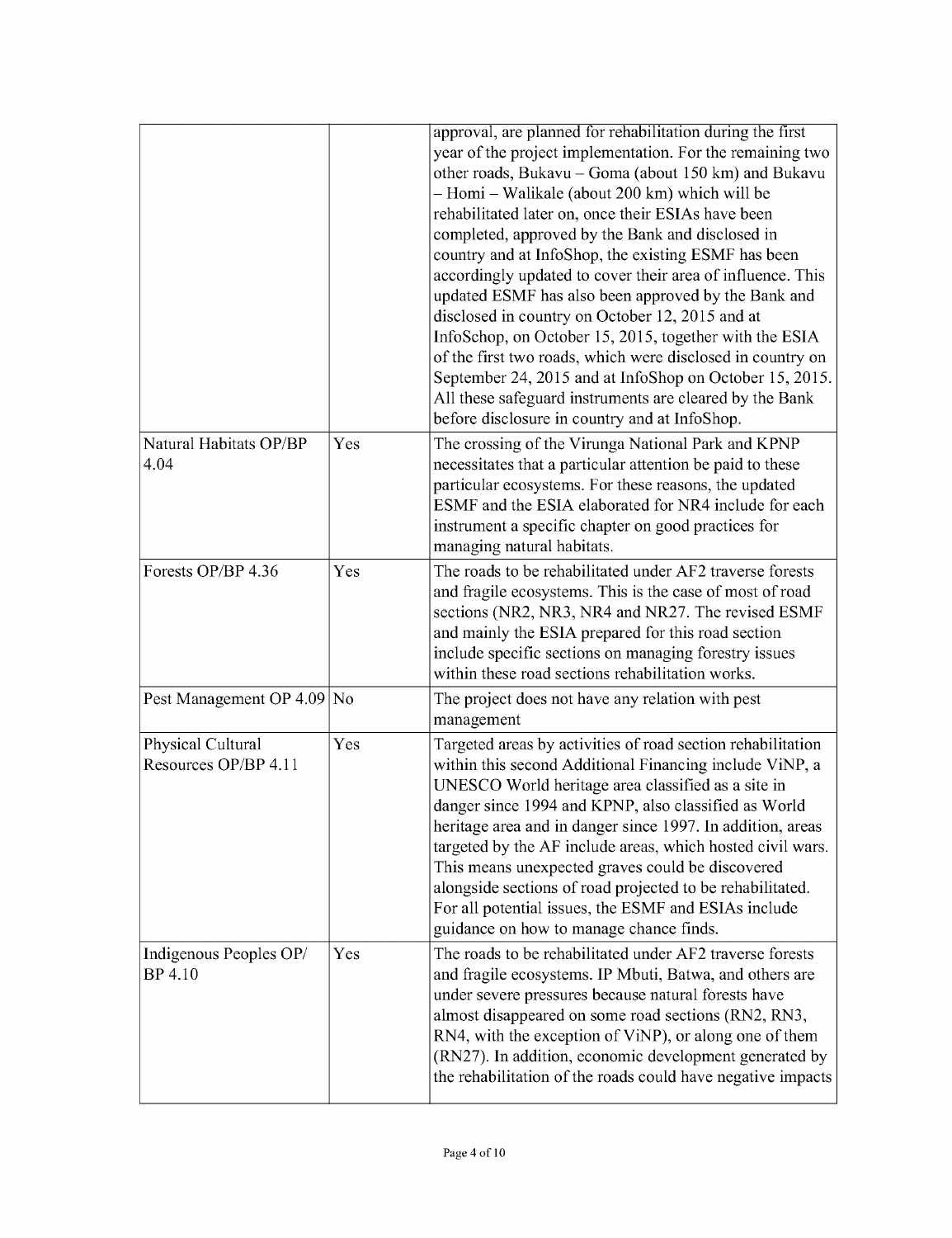|                                                   |                | on Indigenous People Mbuti and Batwa, who might lose<br>their access to natural resources and their cultural identity.<br>To prevent and mitigate the risks and potential negative<br>impacts on Mbuti and Batwa Indigenous Peoples, AF2<br>has developed an IPP to support IPs and strengthen the<br>activities already developed with the implementation of<br>the initial Financing and the AF1. The IPP has been<br>reviewed and cleared by the Bank, for the first two roads<br>Komanda – Bunia – Mahagy and Beni – Kasindi. It was<br>disclosed in country and at InfoShop on October 14, 2015.<br>As regard to the remaining two roads Bukavu - Goma and<br>Bukavu – Homi – Walikale, here again, the existing IPPF<br>has been updated accordingly to address potentially<br>adverse impacts. It also was reviewed and cleared by the<br>Bank and disclosed in country on October 12, 2015 and at<br>InfoShop on October 14, 2015. |
|---------------------------------------------------|----------------|--------------------------------------------------------------------------------------------------------------------------------------------------------------------------------------------------------------------------------------------------------------------------------------------------------------------------------------------------------------------------------------------------------------------------------------------------------------------------------------------------------------------------------------------------------------------------------------------------------------------------------------------------------------------------------------------------------------------------------------------------------------------------------------------------------------------------------------------------------------------------------------------------------------------------------------------|
| Involuntary Resettlement<br>OP/BP 4.12            | Yes            | The roads concerned by the AF2 traverse some villages<br>and cities and will induce some involuntary resettlement<br>of population alongside the roads or in the vicinity of the<br>borrowing sites of materials for the roads works. A<br>Resettlement Action Plan (RAP) has been prepared to<br>cover Komanda - Bunia - Mahagi and Beni - Kasindi<br>roads. It was reviewed and cleared by the Bank and<br>disclosed in country on September 24, 2015 and at<br>InfoShop on October 06, 2015. The existing Resettlement<br>Plan Framework (RPF) has been updated to cover the area<br>of influence of the two other roads Bukavu - Goma and<br>Bukavu - Homi - Walikale. It was also reviewed and<br>cleared by the Bank and disclosed in country and at<br>InfoShop on October 14, 2015.                                                                                                                                                |
| Safety of Dams OP/BP<br>4.37                      | No             | The project does not finance dams nor rely on dams.                                                                                                                                                                                                                                                                                                                                                                                                                                                                                                                                                                                                                                                                                                                                                                                                                                                                                        |
| Projects on International<br>Waterways OP/BP 7.50 | N <sub>o</sub> | The project is not expected to affect international<br>waterways.                                                                                                                                                                                                                                                                                                                                                                                                                                                                                                                                                                                                                                                                                                                                                                                                                                                                          |
| Projects in Disputed<br>Areas OP/BP 7.60          | No             | The project is not located in a Disputed Area.                                                                                                                                                                                                                                                                                                                                                                                                                                                                                                                                                                                                                                                                                                                                                                                                                                                                                             |

# **II. Key Safeguard Policy Issues and Their Management**

## *A. Summary of Key Safeguard Issues*

**1. Describe any safeguard issues and impacts associated with the proposed project. Identify and describe any potential large scale, significant and/or irreversible impacts:**

This second Additional Financing will support activities related to the rehabilitation of four road sections. These civil works will unquestionably induce environmental and social adverse impacts in terms of trees cutting, dust, noise, waste management, security and health issues both for populations and for employees. However, as it is rehabilitation works, most of adverse impacts associated with these investments will likely be site-specific, so manageable at an acceptable level.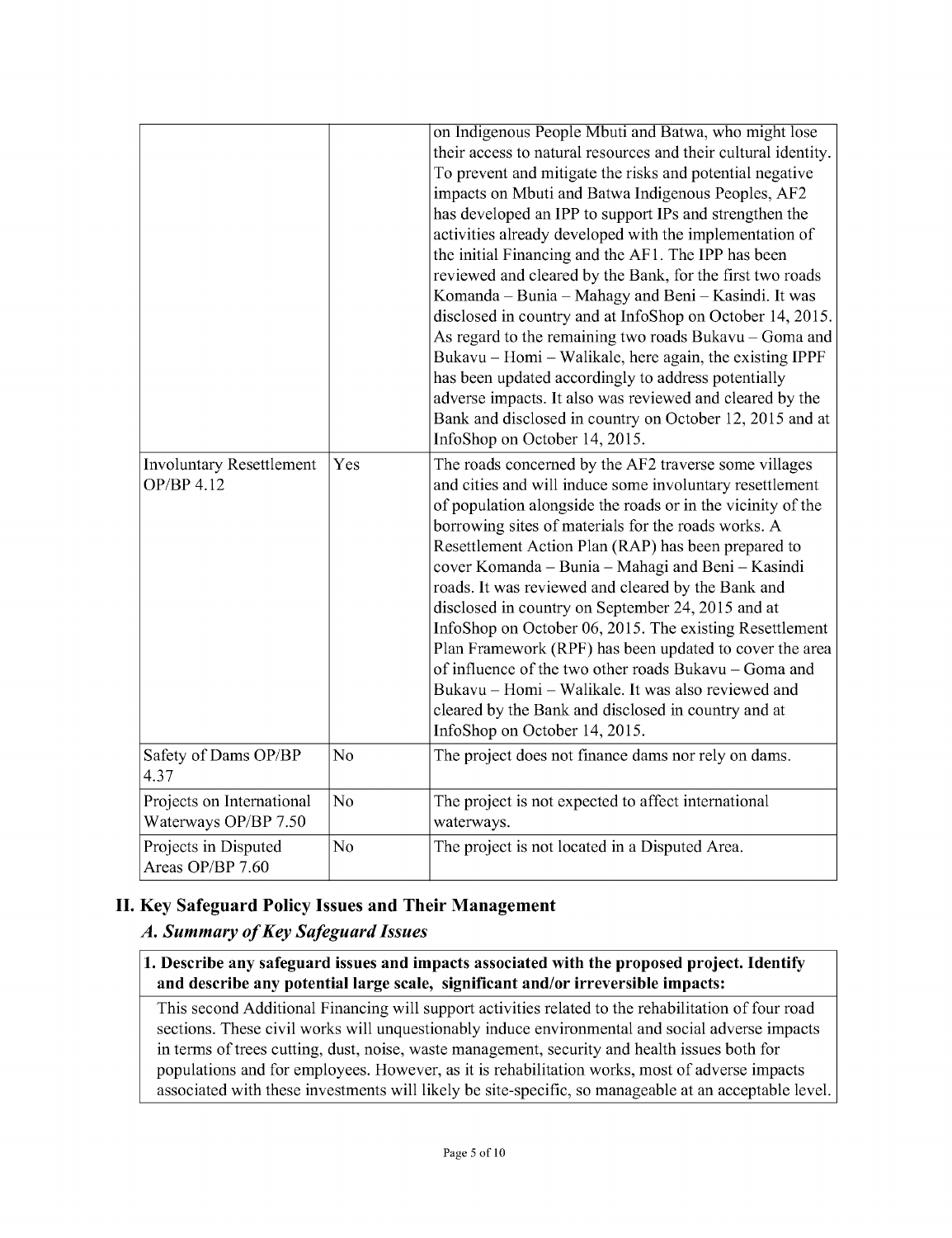In addition, rehabilitation works will take place in forested areas and sensitive ecosystems such as Virunga National Park, and KPNP. Potential adverse impacts could occur on biodiversity, on natural resources and fauna **by** facilitating through the rehabilitation of roads the access of these parks and forests. The civil works and the re-opening of road sections could also induce impacts on cultural heritage as ViNP is classified as **UNESCO** World heritage and KPNP as World heritage.

On social level, the rehabilitation of road sections may induce the displacement of populations. In addition, Indigenous people are present within areas where rehabilitation works will be undertaken with the possibility to some adverse impacts on them.

The project remains **EA** category **A** and will not trigger new safeguards policies due to the fact that components and activities are the same as in the parent project. The triggered policies are OP/ PB 4.01; OP/PB 4.04,OP/PB 4.36, OP/PB 4.11, OP/PB4.10 and OP/PB 4.12. Safeguard instruments **(ESMF,** IPPF and RPF) had all been prepared since the beginning of the parent project and over **10 ESIA, 10** RAP and IPPs have been prepared, disclosed and implemented as guidance/ guidelines for the activities during the parent project and the first Additional Financing phase.

During the parent project implementation, screening of sub-projects has taken place to ensure proper identification and mitigation of any adverse impacts.

In order to ensure that all the sub-projects financed under the parent project and the first **AF** were in compliance with Bank safeguards policies and in line with the national regulatory framework, a protocol has been signed between the National Agency in charge of environmental impact assessment and safeguards monitoring (Groupe d'Etudes Environnementales du Congo **-GEEC** became since November 2014, Agence Congolaise de l'Environnementale-ACE). This agency's staffs organize regularly supervision missions and produce reports on their findings and propose mitigation measures if needed. These practices will continue during the second **AF.**

### **2. Describe any potential indirect and/or long term impacts due to anticipated future activities in the project area:**

Potential long-term indirect and cumulative impacts of road sections rehabilitation and improved mobility through maintenance are the gradual disappearance of rainforest in the area of influence of the road segments, and the reduction of biodiversity through commercial bush meat hunting and agricultural expansion.

Other negative impacts include an increased rate of accidents due to increased motorized traffic, and higher respiratory health hazards for the populations living along the roads due to dust in the air generated **by** fast moving vehicles during the dry season and the spread of **HIV/AIDS** and STIs.

Economic growth as a result of the road rehabilitation is likely to lead to further intrusion into the territory of indigenous **pygmy** groups with potential consequences such as loss of their traditional territories and resources, leading to further impoverishment and incremental loss of their cultural specificity.

Impacts on physical cultural resources are expected to be site specific and limited to possible damage to sites within the right of way, such as graves, sacred places, and trees.

**3. Describe any project alternatives (if relevant) considered to help avoid or minimize adverse impacts.**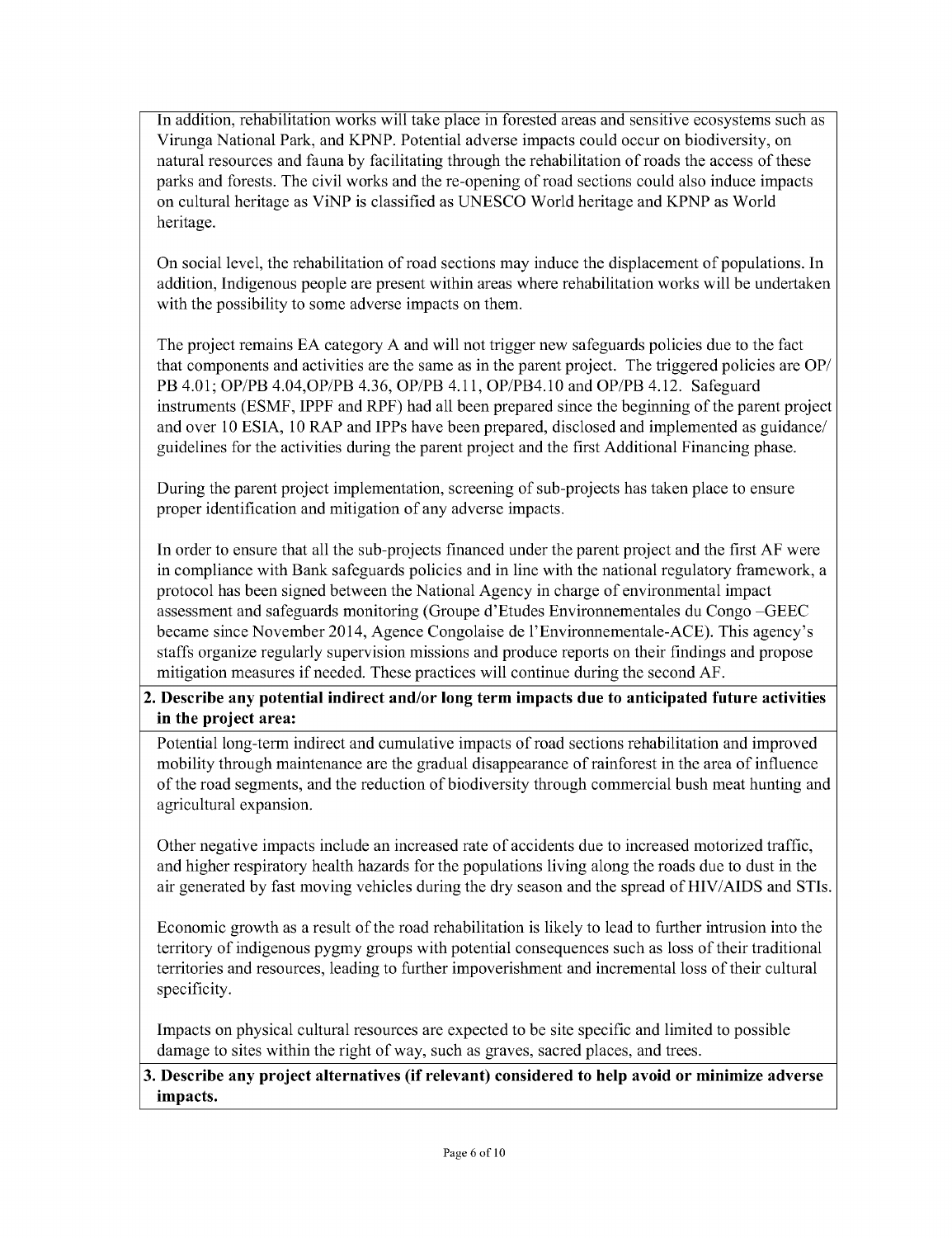The only alternative is the absence of road sections rehabilitation and this option does not make sense as people need road to go to health centers, markets for selling and buying, schools to learn, etc. More specifically the absence of these rehabilitation works will cut the link between the provinces of Sud and Nord Kivu and within the Orientale Province. It also contributes to isolate DRC vis-à-vis its neighboring countries, particularly Uganda.

### **4. Describe measures taken by the borrower to address safeguard policy issues. Provide an assessment of borrower capacity to plan and implement the measures described.**

As stated above, the Borrower has prepared appropriate safeguards instruments to address potential environmental and social safeguards issues; ESIAs, an RPF and an IPP for the two road sections planned for the AF2's, first year of implementation. The existing **ESMF,** RPF and IPPF were updated to cover potential adverse impacts of the remaining two roads, whose civil works will be subject to the preparation and subsequent review, clearance and disclosure of their safeguards instruments: ESIAs, RAPs and IPPs. The safeguard instruments for the four roads were approved **by** the Bank, cleared **by** the RSA and disclosed in country and at InfoShop. These safeguard instruments have identified adverse potential impacts and proposed mitigation measures to avoid, reduce or offset adverse impacts through the implementation of ESMPs (Environmental and Social Management Plans). In addition ESMPs include capacity strengthening and monitoring plans with indicators to make sure mitigations measures will be applied properly and they will produce anticipated impacts. They also include awareness-raising campaigns targeted at relevant stakeholder groups for better implementation and monitoring of project safeguard measures.

**CI** has two environmental specialists with a solid experience in World Bank's policies and its related safeguard instruments. These experts who benefitted from safeguards training during Bank supervision missions are responsible for safeguards implementation. In other words, they oversee the implementation of the project safeguards instruments and coordinate efforts at the national level. **CI** staff will continue to regularly monitor and follow-up with any safeguard issues. **CI** has also hired, since the initial project, an International firm **(BEGES)** in charge of Environmental and Social measures implementation. This firm will continue to provide technical assistance and safeguard guidance to enterprises and other actors. The Bank's supervision missions will also continue to include environmental and social specialists.

In addition, the Congolese National Agency will continue to regularly supervise rehabilitation works under this **AF** and to produce reports on their findings and to propose mitigation measures to be implemented **by** the **CI** through its environmental and social unit. Lastly, **CI** has contracted with a Consultative Environmental and Social Panel, comprising two international experts, to oversee the implementation of the entire environmental and social program and provide advices to the **CI** twice a year.

### **5. Identify the key stakeholders and describe the mechanisms for consultation and disclosure on safeguard policies, with an emphasis on potentially affected people.**

Stakeholders concerned **by** this second **AF** are constituted **by** populations established **by** the project covered zone and along the concerned road sections, **ICCN** (responsible for parks management), indigenous peoples in the targeted areas **by** this **AF,** farmers who are settled along road sections, transporters, habitants of villages crossed **by** road sections, municipalities, NGOs, ministries in charge of transport, roads, agriculture, social affairs, livestock development, environment etc. During the safeguard instruments **(ESMF,** ESIAs, RAPs and IPPs) preparation, the various stakeholder groups have been consulted. When documents were completed, they have been summarized in local languages and made available to populations. Additionally, a new series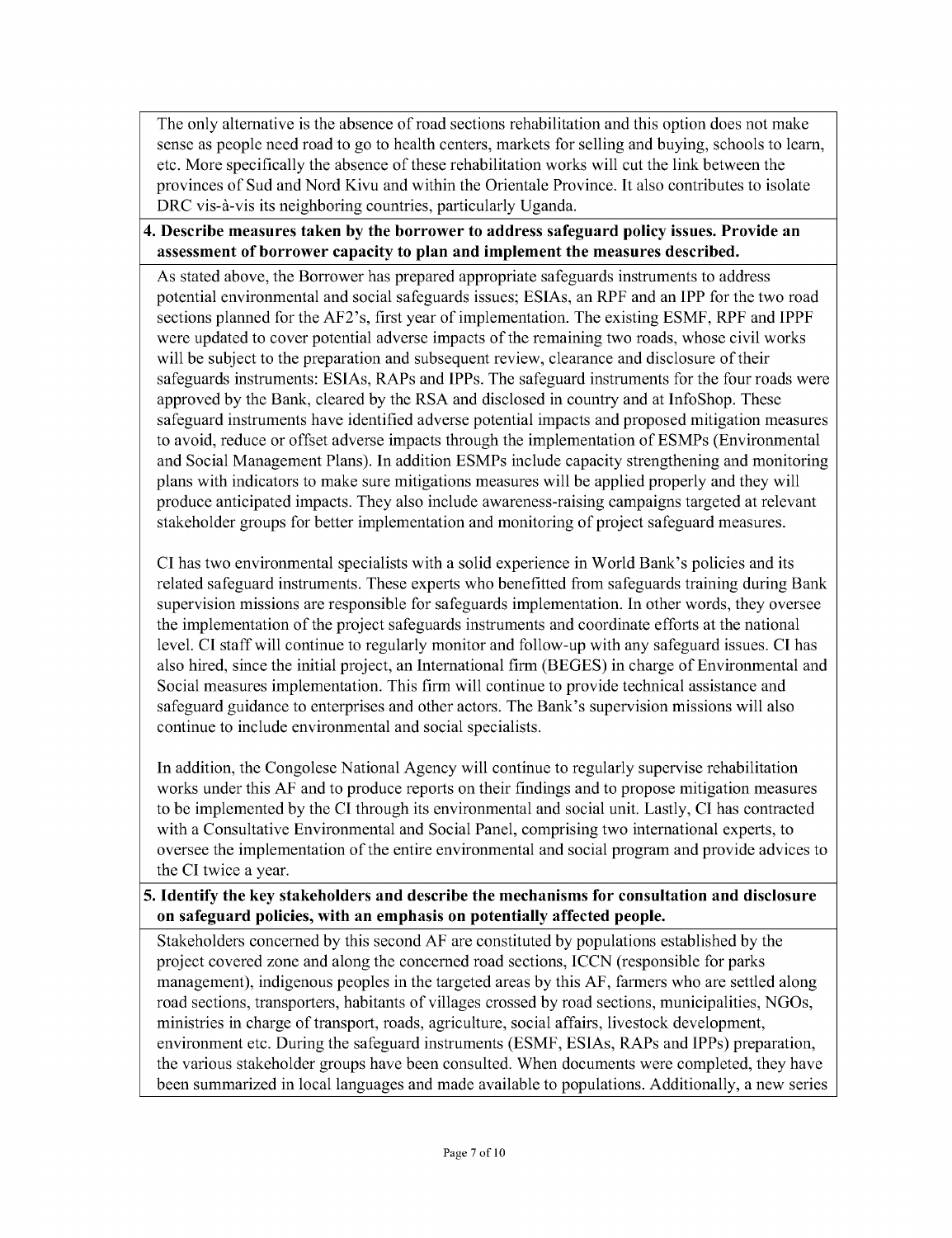of consultations have been held, and comments, suggestions, and recommendations made during these consultations have been taken into account in the safeguards documents finalization. The latest versions and their summaries were made available in municipalities.

### *B. Disclosure Requirements*

| Environmental Assessment/Audit/Management Plan/Other                                         |                                                                           |             |  |  |  |
|----------------------------------------------------------------------------------------------|---------------------------------------------------------------------------|-------------|--|--|--|
| Date of receipt by the Bank                                                                  |                                                                           | 01-Oct-2015 |  |  |  |
| Date of submission to InfoShop                                                               |                                                                           | 15-Oct-2015 |  |  |  |
|                                                                                              | For category A projects, date of distributing the Executive               | 20-Dec-2007 |  |  |  |
|                                                                                              | Summary of the EA to the Executive Directors                              |             |  |  |  |
| "In country" Disclosure                                                                      |                                                                           |             |  |  |  |
| Congo, Democratic Republic of                                                                |                                                                           | 24-Sep-2015 |  |  |  |
| Comments:                                                                                    | Documents are disclosed on the website of the Ministry of Environment and |             |  |  |  |
|                                                                                              | Sustainable development www.medd.gouv.cd/publications/Pro-Routes          |             |  |  |  |
|                                                                                              | <b>Resettlement Action Plan/Framework/Policy Process</b>                  |             |  |  |  |
| Date of receipt by the Bank<br>02-Oct-2015                                                   |                                                                           |             |  |  |  |
| 06-Oct-2015<br>Date of submission to InfoShop                                                |                                                                           |             |  |  |  |
| "In country" Disclosure                                                                      |                                                                           |             |  |  |  |
| Congo, Democratic Republic of<br>24-Sep-2015                                                 |                                                                           |             |  |  |  |
| Documents are disclosed on the website of the Ministry of Environment and<br>Comments:       |                                                                           |             |  |  |  |
|                                                                                              | Sustainable development www.medd.gouv.cd/publications/Pro-Routes          |             |  |  |  |
|                                                                                              | <b>Indigenous Peoples Development Plan/Framework</b>                      |             |  |  |  |
|                                                                                              | Date of receipt by the Bank<br>14-Oct-2015                                |             |  |  |  |
| Date of submission to InfoShop<br>14-Oct-2015                                                |                                                                           |             |  |  |  |
| "In country" Disclosure                                                                      |                                                                           |             |  |  |  |
| Congo, Democratic Republic of<br>14-Oct-2015                                                 |                                                                           |             |  |  |  |
| Documents are disclosed on the website of the Ministry of Environment and<br>Comments:       |                                                                           |             |  |  |  |
| Sustainable development www.medd.gouv.cd/publications/Pro-Routes/Plan en                     |                                                                           |             |  |  |  |
| faveur des Populations Autochtones-PPA                                                       |                                                                           |             |  |  |  |
| If the project triggers the Pest Management and/or Physical Cultural Resources policies, the |                                                                           |             |  |  |  |
| respective issues are to be addressed and disclosed as part of the Environmental Assessment/ |                                                                           |             |  |  |  |
| <b>Audit/or EMP.</b>                                                                         |                                                                           |             |  |  |  |

**If in-country disclosure of any of the above documents is not expected, please explain why:**

## *C. Compliance Monitoring Indicators at the Corporate Level*

| <b>OP/BP/GP 4.01 - Environment Assessment</b>                                                                                        |                                                                               |  |  |
|--------------------------------------------------------------------------------------------------------------------------------------|-------------------------------------------------------------------------------|--|--|
| Does the project require a stand-alone EA (including EMP)<br>report?                                                                 | $ Yes \lceil X \rceil$ No $\lceil \rceil$ NA $\lceil \rceil$                  |  |  |
| If yes, then did the Regional Environment Unit or Practice<br>Manager (PM) review and approve the EA report?                         | $ Yes \lceil \times \rceil$ No $\lceil \cdot \rceil$ NA $\lceil \cdot \rceil$ |  |  |
| Are the cost and the accountabilities for the EMP incorporated $ \text{Yes}[\times] \text{ No}[\ ]$ NA $[\ ]$<br>in the credit/loan? |                                                                               |  |  |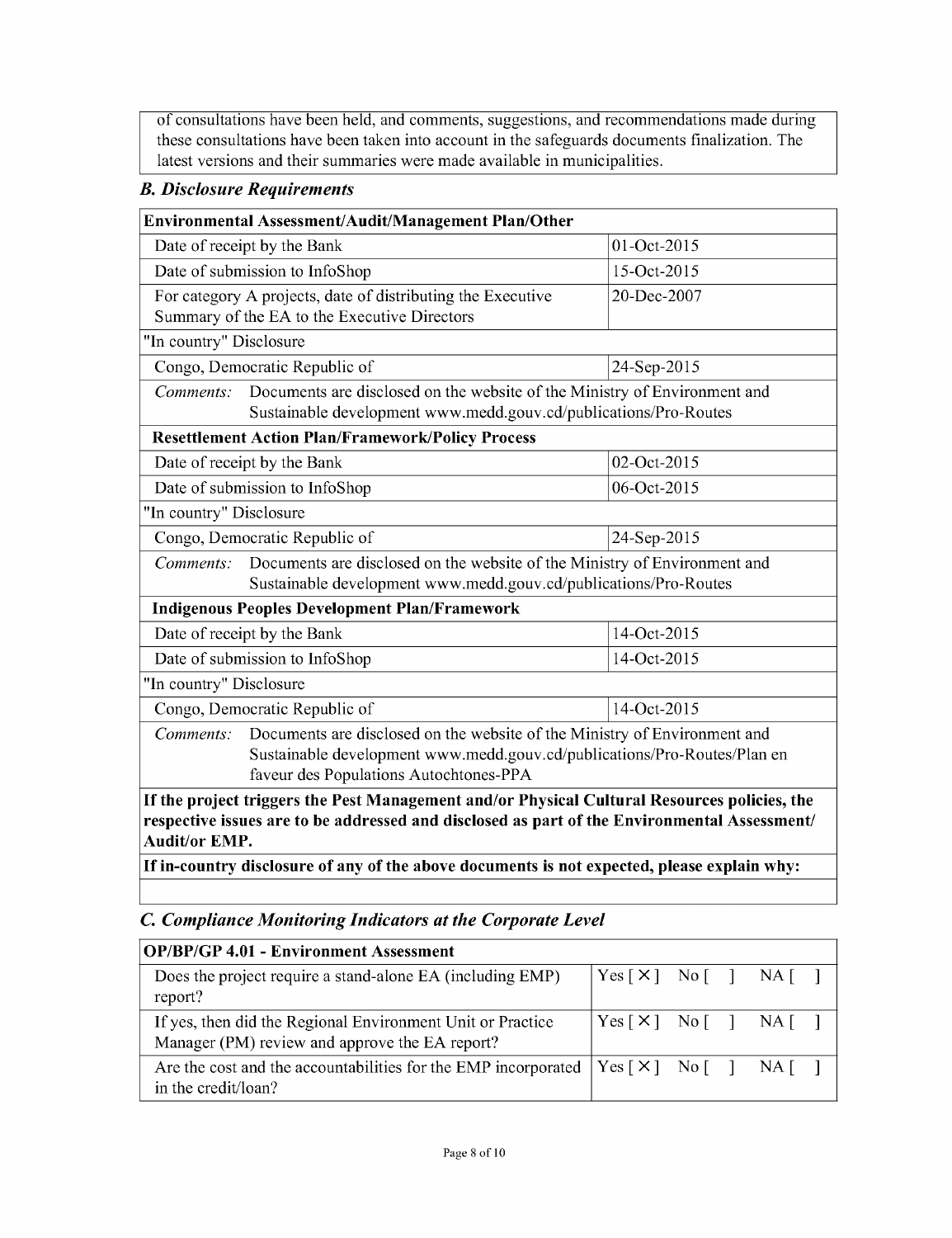| <b>OP/BP 4.04 - Natural Habitats</b>                                                                                                                                                      |                                       |                                 |                |                             |
|-------------------------------------------------------------------------------------------------------------------------------------------------------------------------------------------|---------------------------------------|---------------------------------|----------------|-----------------------------|
| Would the project result in any significant conversion or<br>degradation of critical natural habitats?                                                                                    | Yes $\lceil \times \rceil$            | $\overline{N}$ o                | $\mathbf{I}$   | $NA \lceil$<br>$\mathbf{I}$ |
| If the project would result in significant conversion or<br>degradation of other (non-critical) natural habitats, does the<br>project include mitigation measures acceptable to the Bank? | Yes $\lceil \times \rceil$            | $\overline{N}$ o                | $\mathbf{I}$   | $NA \lceil$                 |
| <b>OP/BP 4.11 - Physical Cultural Resources</b>                                                                                                                                           |                                       |                                 |                |                             |
| Does the EA include adequate measures related to cultural<br>property?                                                                                                                    | Yes [ X ] No [ ]                      |                                 |                | $NA \Gamma$<br>-1           |
| Does the credit/loan incorporate mechanisms to mitigate the<br>potential adverse impacts on cultural property?                                                                            | Yes [ X ] No [                        |                                 | $\mathbf{1}$   | $NA \lceil$<br>$\mathbf{1}$ |
| <b>OP/BP 4.10 - Indigenous Peoples</b>                                                                                                                                                    |                                       |                                 |                |                             |
| Has a separate Indigenous Peoples Plan/Planning Framework<br>(as appropriate) been prepared in consultation with affected<br>Indigenous Peoples?                                          | Yes [ X ] No [ ]                      |                                 |                | $NA \lceil$<br>$\mathbf{1}$ |
| If yes, then did the Regional unit responsible for safeguards or<br>Practice Manager review the plan?                                                                                     | Yes $[\times]$                        | $\overline{N}$ o $\overline{[}$ | $\mathbf{1}$   | $NA \Gamma$<br>1            |
| If the whole project is designed to benefit IP, has the design<br>been reviewed and approved by the Regional Social<br>Development Unit or Practice Manager?                              | Yes [X] No [ ]                        |                                 |                | $NA$ [<br>1                 |
| <b>OP/BP 4.12 - Involuntary Resettlement</b>                                                                                                                                              |                                       |                                 |                |                             |
| Has a resettlement plan/abbreviated plan/policy framework/<br>process framework (as appropriate) been prepared?                                                                           | Yes [ X ]                             | $\overline{N}$ o                | $\mathbf{I}$   | NA [                        |
| If yes, then did the Regional unit responsible for safeguards or<br>Practice Manager review the plan?                                                                                     | Yes [ X ] No [                        |                                 | $\overline{1}$ | $NA \lceil$                 |
| Is physical displacement/relocation expected?                                                                                                                                             | Yes $\lceil \times \rceil$            | $\overline{N}$ o                | $\mathbf{I}$   | TBD [                       |
| Provided estimated number of people to be affected                                                                                                                                        |                                       |                                 |                |                             |
| Is economic displacement expected? (loss of assets or access to<br>assets that leads to loss of income sources or other means of<br>livelihoods)                                          | $Yes \lceil$<br>$\mathbf{1}$          | No <sub>1</sub>                 | $\mathbf{I}$   | TBD[X]                      |
| Provided estimated number of people to be affected                                                                                                                                        |                                       |                                 |                |                             |
| OP/BP 4.36 - Forests                                                                                                                                                                      |                                       |                                 |                |                             |
| Has the sector-wide analysis of policy and institutional issues<br>and constraints been carried out?                                                                                      | Yes $[\times]$                        | $\overline{N}$ o [              | $\mathbf{1}$   | $NA \Gamma$<br>$\mathbf{1}$ |
| Does the project design include satisfactory measures to<br>overcome these constraints?                                                                                                   | $Yes [ \times ]$                      | $\overline{N}$ o                | $\mathbf{1}$   | $NA \Gamma$<br>1            |
| Does the project finance commercial harvesting, and if so,<br>does it include provisions for certification system?                                                                        | Yes $\begin{bmatrix} 1 \end{bmatrix}$ | No [ ]                          |                | NA[X]                       |
| The World Bank Policy on Disclosure of Information                                                                                                                                        |                                       |                                 |                |                             |
| Have relevant safeguard policies documents been sent to the<br>World Bank's Infoshop?                                                                                                     | Yes [ $\times$ ]                      | $\overline{N}$ o [              | 1              | $NA$ [<br>$\mathbf{I}$      |